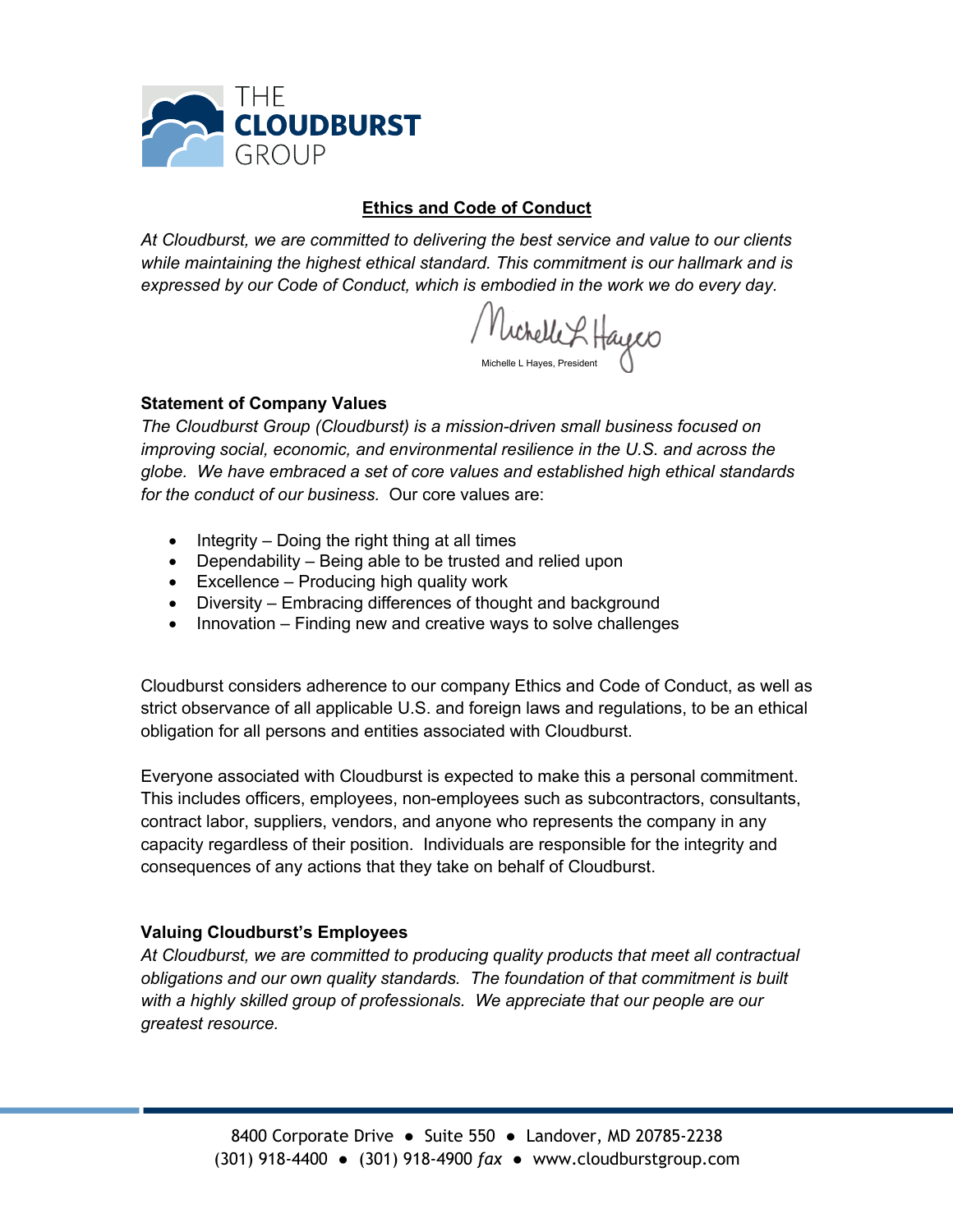- **Equal Opportunity** Cloudburst embraces diversity through an inclusive work environment that fosters respect for all our coworkers, clients and business partners. We treat all employees and job applicants fairly. All decisions related to hiring and job promotion will be based on qualifications and job performance regardless of age, sex, color, race, religion, or any other classification protected by law.
- **Harassment and Workplace Violence** Diversity can only be achieved through appreciation of, and respect for, our differences. Therefore, all forms of harassment and violence in the workplace are unacceptable and will not be tolerated.
- **Workplace Health, Safety, and Security** Employees owe a duty to themselves, their co-workers and our clients to detect and prevent potential health and safety hazards in their work environment. Also, due to the mobile nature of our environment, employees must always be aware of the security of their conversations and mobile devices while traveling or working in public places.
- **Confidentiality of Employee Information** Employee's personal information, especially around their health situations, is kept confidential with limited access only to those who need to know for human resources or benefits purposes.

**Respecting Relationships with Customers, Government Officials, and Suppliers** *We expect our customers to select us based on our quality, service and price. We conduct our business in a transparent way, and do not seek any improper influence. Our policies, procedures and practices are designed to prevent even the appearance of improper conduct and influence, and to reflect our reputation for impartiality and fair dealing.*

- **Gifts and Gratuities** We respect the restrictions that our government customers have regarding business courtesies and want to avoid any actions that conflict with those restrictions. As a general rule, business courtesies such as gifts, entertainment, services or favors are prohibited from being offered to or accepted from any actual or potential government customer or representative. Also, no one associated with Cloudburst or members of his/her immediate family may solicit or accept gifts, payments or gratuities from our suppliers. Exceptions to this policy must be approved in writing by a company officer.
- **Procurement Integrity** *–* Cloudburst believes in fairly competing for government contracts. We will not ask for bid, proposal or source selection information prior to the award of a federal contract.
- **Conflict of Interest** As employees, partners, and agents of Cloudburst, we commit to acting in the company's best interest. A conflict of interest arises when your personal activities, interests or relationships interfere, or appear to interfere, with your professional duties as an employee of Cloudburst or your ability to act in the best interest of Cloudburst. Even in circumstances where you do not

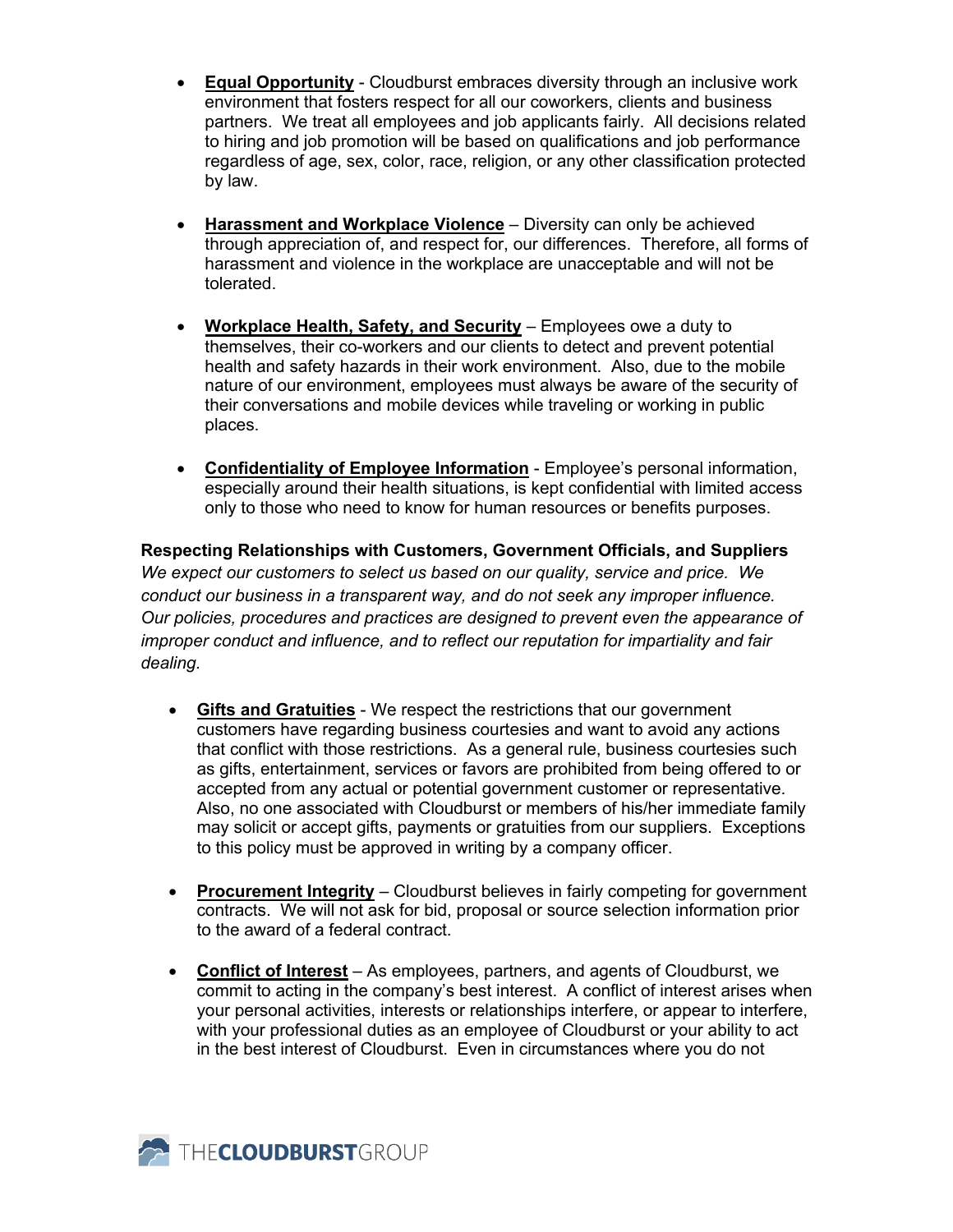receive personal benefit, the appearance of a conflict of interest may negatively affect your credibility.

Also, no person who is an employee, agent, consultant, officer, or elected or appointed official of Cloudburst and who exercises or has exercised any functions or responsibilities with respect to assisted activities, or who is in a position to participate in a decision making process or gain inside information with regard to such activities, may obtain a financial interest or benefit from the activity, or have an interest in any contract, subcontract, or agreement with respect thereto, or the proceeds thereunder, either for himself or herself or for those with whom he or she has immediate family or business ties, during his or her tenure or for one year thereafter. Immediate family ties include (whether by blood, marriage or adoption) the spouse, parent (including a stepparent), child (including a stepchild), brother, sister (including a stepbrother or stepsister), grandparent, grandchild, and in-laws of a covered person. Any interested individual must disclose the existence of any actual or potential conflict of interest and all material facts to Cloudburst's Ethics Officer. For conflicts of this type, Cloudburst must report all potential conflicts to its government clients who can then either determine whether an actual conflict exists, and an exception applies.

A conflict of interest is not necessarily a Code violation, but not disclosing it is.

- **Organizational Conflict of Interest** We will also remain alert to organizational conflicts of interest and other noncompetitive practices that may restrict or eliminate competition. Organizational conflicts of interest mean that because of relationships with other companies or our own previous work, Cloudburst would be unable to be impartial in conducting future work.
- **Fraud and False Statements** Anyone acting on the company's behalf is strictly prohibited from circumventing the company's system of internal controls or providing misleading information on company documents. All communications negotiating or performing a government contract must be truthful, accurate, and timely.
- **Foreign Officials** While working with foreign government officials, we will not promise, offer, or make any payments of money, products or services, either directly or indirectly, in exchange for or to induce favorable business treatment. Any questions about payments or fees associated with doing business in a foreign country must be directed to Cloudburst's Ethics Officer.
- **Safeguarding Children** If any of our work involves children, we will abide by the following core principles: (1) Ensure compliance with host country and local child welfare and protection legislation or international standards, whichever gives greater protection, and with U.S. law where applicable; (2) Prohibit all personnel from engaging in child abuse, exploitation, or neglect; (3) Consider child safeguarding in project planning and implementation to determine potential risks to children that are associated with project activities and operations; (4) Apply measures to reduce the risk of child abuse, exploitation, or neglect,



**3 THECLOUDBURSTGROUP**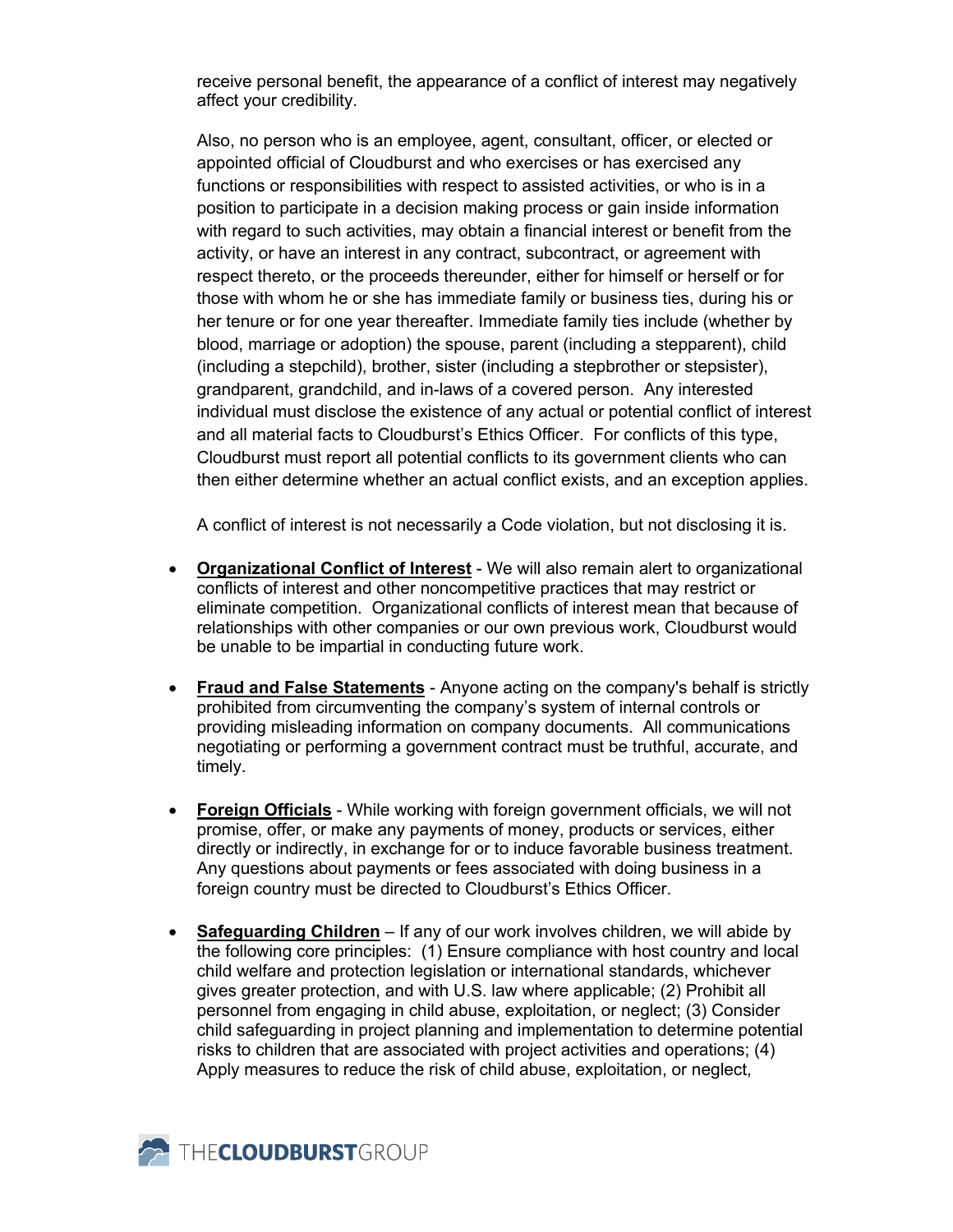including, but not limited to, limiting unsupervised interactions with children; prohibiting exposure to pornography; complying with applicable laws, regulations or customs regarding the photographing, filming, or other image-generating activities of children; (5) Promote child-safe screen procedures for personnel, particularly personnel whose work brings them in direct contact with children. All personnel working on projects directly with children will be trained to recognize child abuse, exploitation, or neglect and are required to report all allegations of abuse to the Ethics Officer or a member of law enforcement**.** All allegations will be investigated, and appropriate action will be taken in response to the allegations, including, but not limited to, dismissal of personnel.

# **Honoring and Protecting Cloudburst's Resources**

*Cloudburst resources including time, property, information, and services should be used only for authorized business purposes.*

- **Time Charging** Correct charging of time helps determine how employees are paid, customers are billed, costs are estimated for new work, contract costs are allocated, and performance is reported. Intentionally charging time to the wrong contract or account is mischarging and is prohibited. Expenses must be documented accurately, adequately, and submitted promptly.
- **Use of Communications Tools** Property, especially electronic media, should never be used for purposes which are disruptive or considered offensive. Company property is subject to monitoring or search at any time. All electronic communications (email, posts, tweets) should be professional and Cloudburst quality. When you participate on social media, do not state personal opinions on behalf of Cloudburst unless you are authorized to do so. Do not post anything that might constitute a threat, intimidation, harassment or bullying.
- **Proprietary Information** Information is an asset as valuable as money. We do not seek information to which we are not entitled, especially sensitive procurement information, nor will we violate copyrights or licensing agreements. Company information may not be used for personal gain and proprietary information must be carefully handled and safeguarded.

## **Raising Concerns**

Unethical conduct by employees, subcontractors, consultants, partners or suppliers weakens Cloudburst's integrity and reputation in our ability to conduct work. Retaliation against anyone reporting a potential violation in good faith is strictly prohibited. Persons who are aware of possible violations are not to carry out an investigation on their own.

If anyone associated with Cloudburst is aware of a possible violation of our Code of Conduct, it must be reported immediately to Cloudburst's Ethics Officer, via email to ethics@cloudburstgroup.com, or directly to the contact information below: